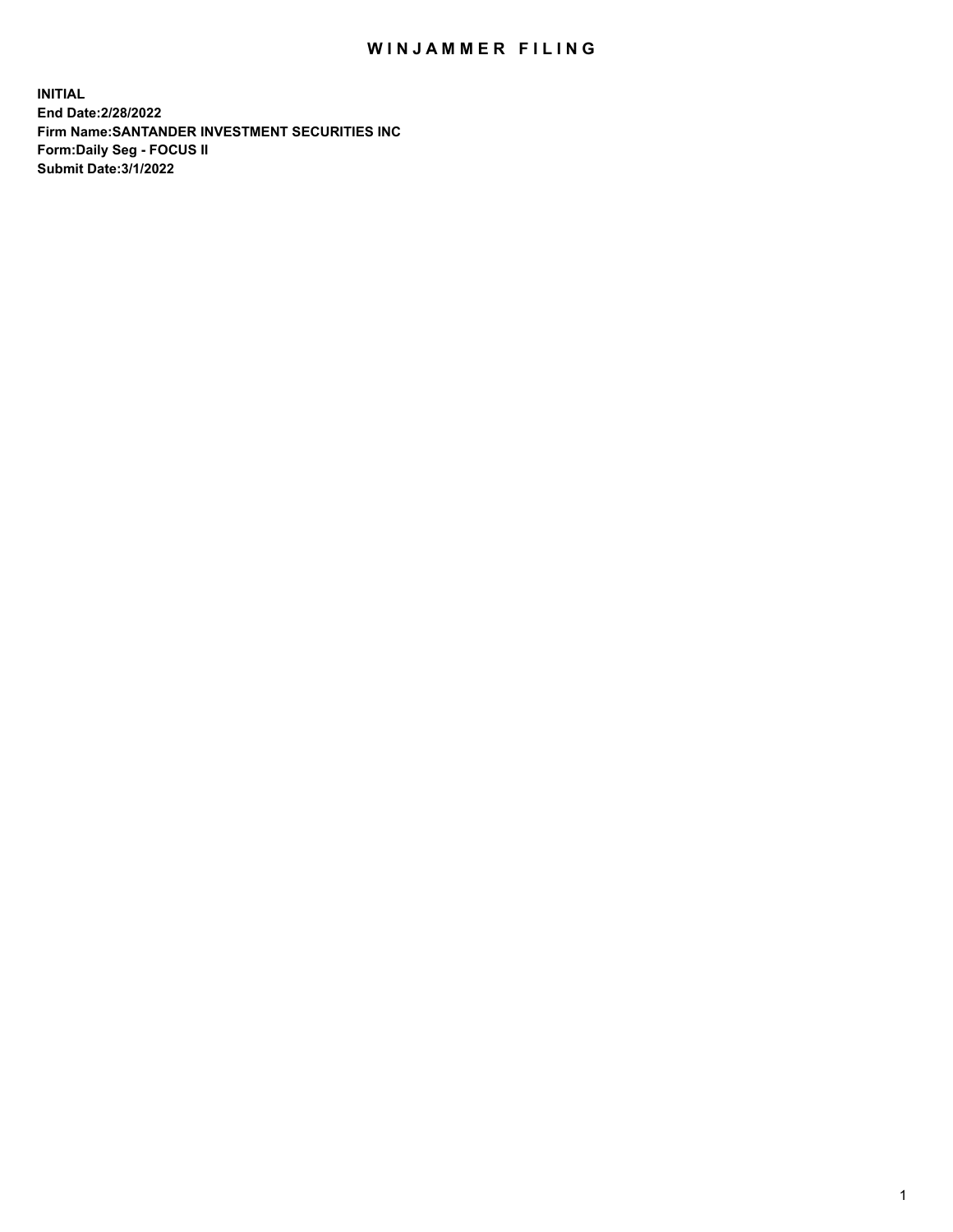**INITIAL End Date:2/28/2022 Firm Name:SANTANDER INVESTMENT SECURITIES INC Form:Daily Seg - FOCUS II Submit Date:3/1/2022**

## **Daily Segregation - Cover Page**

**Name of Company** 

**Contact Name** 

| <b>SANTANDER INVESTMENT</b> |
|-----------------------------|
| <b>SECURITIES INC</b>       |
| <b>Richard Ro</b>           |

| <b>Contact Phone Number</b>                                                                                     | (212) 350-3662          |  |
|-----------------------------------------------------------------------------------------------------------------|-------------------------|--|
| <b>Contact Email Address</b>                                                                                    | richard.ro@santander.us |  |
| FCM's Customer Segregated Funds Residual Interest Target (choose one):<br>a. Minimum dollar amount: ; or        | 70,000,000              |  |
| b. Minimum percentage of customer segregated funds required:%; or                                               | <u>0</u>                |  |
| the contract of the contract of the contract of the contract of the contract of the contract of the contract of |                         |  |

| c. Dollar amount range between: and; or<br>d. Percentage range of customer segregated funds required between: % and %.                                                                                                                                                                               | 00<br>00                                                       |
|------------------------------------------------------------------------------------------------------------------------------------------------------------------------------------------------------------------------------------------------------------------------------------------------------|----------------------------------------------------------------|
| FCM's Customer Secured Amount Funds Residual Interest Target (choose one):<br>a. Minimum dollar amount: : or<br>b. Minimum percentage of customer secured funds required:% ; or<br>c. Dollar amount range between: and; or<br>d. Percentage range of customer secured funds required between:% and%. | $\overline{\mathbf{0}}$<br>$\overline{\mathbf{0}}$<br>00<br>00 |
| FCM's Cleared Swaps Customer Collateral Residual Interest Target (choose one):<br>a. Minimum dollar amount: ; or<br>b. Minimum percentage of cleared swaps customer collateral required:% ; or<br>c. Dollar amount range between: and; or                                                            | 0<br>0                                                         |

d. Percentage range of cleared swaps customer collateral required between:% and%. **0 0**

Attach supporting documents CH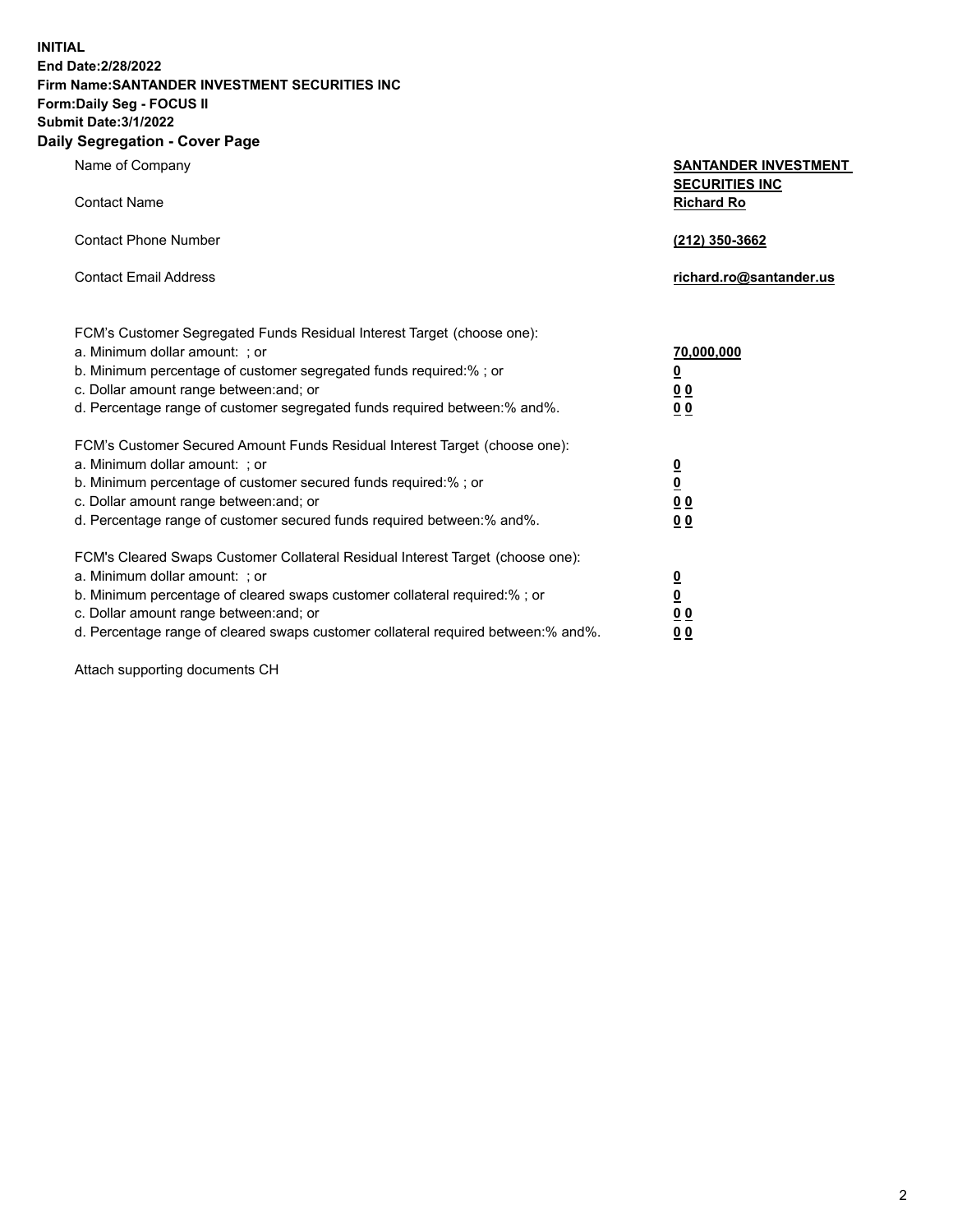**INITIAL End Date:2/28/2022 Firm Name:SANTANDER INVESTMENT SECURITIES INC Form:Daily Seg - FOCUS II Submit Date:3/1/2022 Daily Segregation - Secured Amounts** Foreign Futures and Foreign Options Secured Amounts Amount required to be set aside pursuant to law, rule or regulation of a foreign government or a rule of a self-regulatory organization authorized thereunder **0** [7305] 1. Net ledger balance - Foreign Futures and Foreign Option Trading - All Customers A. Cash **0** [7315] B. Securities (at market) **0** [7317] 2. Net unrealized profit (loss) in open futures contracts traded on a foreign board of trade **0** [7325] 3. Exchange traded options a. Market value of open option contracts purchased on a foreign board of trade **0** [7335] b. Market value of open contracts granted (sold) on a foreign board of trade **0** [7337] 4. Net equity (deficit) (add lines 1. 2. and 3.) **0** [7345] 5. Account liquidating to a deficit and account with a debit balances - gross amount **0** [7351] Less: amount offset by customer owned securities **0** [7352] **0** [7354] 6. Amount required to be set aside as the secured amount - Net Liquidating Equity Method (add lines 4 and 5) **0** [7355] 7. Greater of amount required to be set aside pursuant to foreign jurisdiction (above) or line 6. **0** [7360] FUNDS DEPOSITED IN SEPARATE REGULATION 30.7 ACCOUNTS 1. Cash in banks A. Banks located in the United States **0** [7500] B. Other banks qualified under Regulation 30.7 **0** [7520] **0** [7530] 2. Securities A. In safekeeping with banks located in the United States **0** [7540] B. In safekeeping with other banks qualified under Regulation 30.7 **0** [7560] **0** [7570] 3. Equities with registered futures commission merchants A. Cash **0** [7580] B. Securities **0** [7590] C. Unrealized gain (loss) on open futures contracts **0** [7600] D. Value of long option contracts **0** [7610] E. Value of short option contracts **0** [7615] **0** [7620] 4. Amounts held by clearing organizations of foreign boards of trade A. Cash **0** [7640] B. Securities **0** [7650] C. Amount due to (from) clearing organization - daily variation **0** [7660] D. Value of long option contracts **0** [7670] E. Value of short option contracts **0** [7675] **0** [7680] 5. Amounts held by members of foreign boards of trade A. Cash **0** [7700] B. Securities **0** [7710] C. Unrealized gain (loss) on open futures contracts **0** [7720] D. Value of long option contracts **0** [7730] E. Value of short option contracts **0** [7735] **0** [7740] 6. Amounts with other depositories designated by a foreign board of trade **0** [7760] 7. Segregated funds on hand **0** [7765] 8. Total funds in separate section 30.7 accounts **0** [7770] 9. Excess (deficiency) Set Aside for Secured Amount (subtract line 7 Secured Statement Page 1 from Line 8) **0** [7380]

10. Management Target Amount for Excess funds in separate section 30.7 accounts **0** [7780]

11. Excess (deficiency) funds in separate 30.7 accounts over (under) Management Target **0** [7785]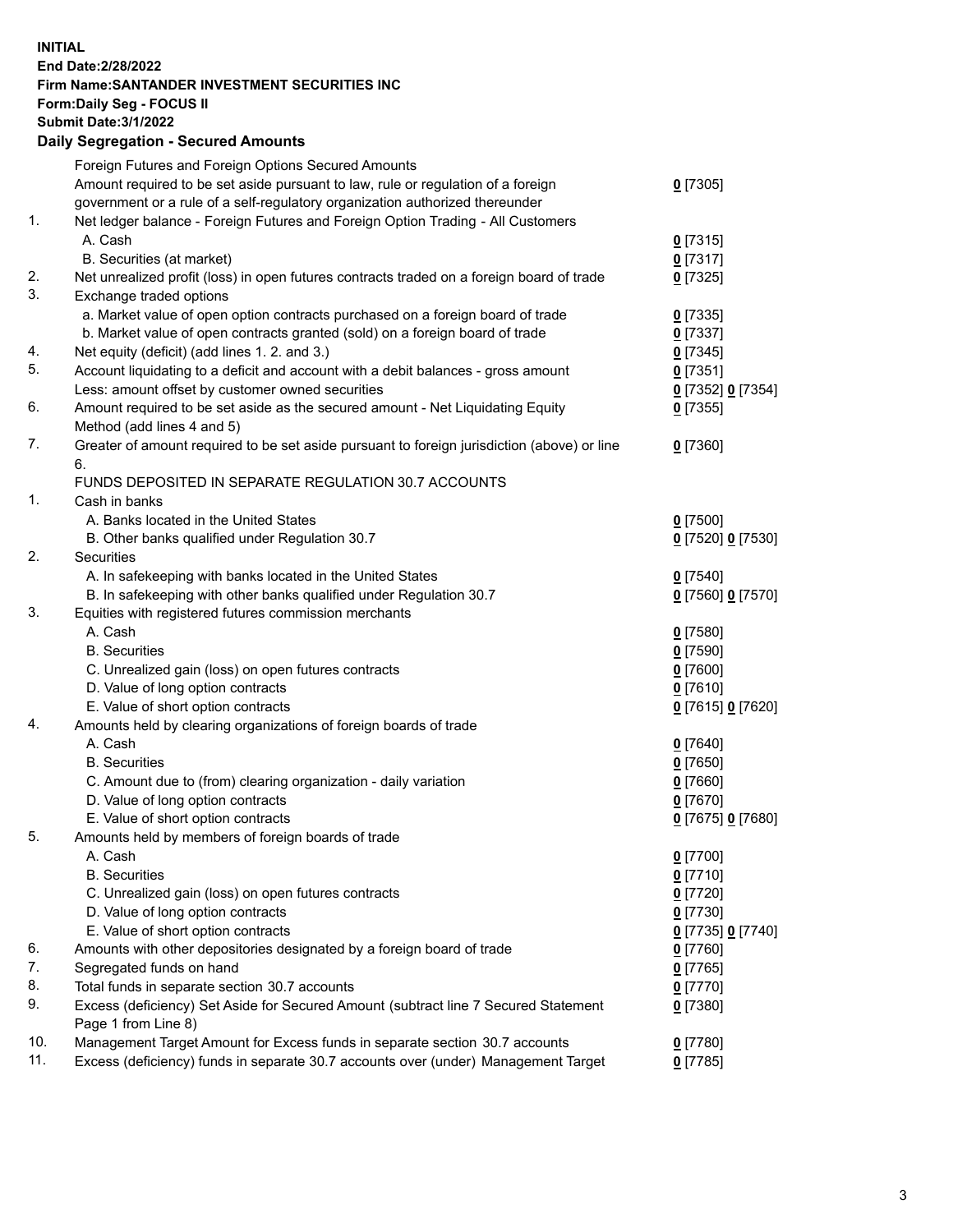| <b>INITIAL</b> |                                                                                                                                            |                                       |
|----------------|--------------------------------------------------------------------------------------------------------------------------------------------|---------------------------------------|
|                | End Date: 2/28/2022                                                                                                                        |                                       |
|                | Firm Name: SANTANDER INVESTMENT SECURITIES INC                                                                                             |                                       |
|                | Form: Daily Seg - FOCUS II                                                                                                                 |                                       |
|                | <b>Submit Date: 3/1/2022</b>                                                                                                               |                                       |
|                | Daily Segregation - Segregation Statement                                                                                                  |                                       |
|                | SEGREGATION REQUIREMENTS(Section 4d(2) of the CEAct)                                                                                       |                                       |
| 1.             | Net ledger balance                                                                                                                         |                                       |
|                | A. Cash                                                                                                                                    | 2,853,423,167 [7010]                  |
|                | B. Securities (at market)                                                                                                                  | $0$ [7020]                            |
| 2.             | Net unrealized profit (loss) in open futures contracts traded on a contract market                                                         | $-606,655,893$ [7030]                 |
| 3.             | Exchange traded options                                                                                                                    |                                       |
|                | A. Add market value of open option contracts purchased on a contract market                                                                | 66,337,419 [7032]                     |
|                | B. Deduct market value of open option contracts granted (sold) on a contract market                                                        | -28,688,895 [7033]                    |
| 4.             | Net equity (deficit) (add lines 1, 2 and 3)                                                                                                | 2,284,415,798 [7040]                  |
| 5.             | Accounts liquidating to a deficit and accounts with                                                                                        |                                       |
|                | debit balances - gross amount                                                                                                              | $0$ [7045]                            |
|                | Less: amount offset by customer securities                                                                                                 | 0 [7047] 0 [7050]                     |
| 6.             | Amount required to be segregated (add lines 4 and 5)                                                                                       | 2,284,415,798 [7060]                  |
|                | FUNDS IN SEGREGATED ACCOUNTS                                                                                                               |                                       |
| 7.             | Deposited in segregated funds bank accounts                                                                                                |                                       |
|                | A. Cash                                                                                                                                    | 227,506,173 [7070]                    |
|                | B. Securities representing investments of customers' funds (at market)                                                                     | $0$ [7080]                            |
|                | C. Securities held for particular customers or option customers in lieu of cash (at                                                        | $0$ [7090]                            |
|                | market)                                                                                                                                    |                                       |
| 8.             | Margins on deposit with derivatives clearing organizations of contract markets                                                             |                                       |
|                | A. Cash                                                                                                                                    | 2,090,904,582 [7100]                  |
|                | B. Securities representing investments of customers' funds (at market)                                                                     | $0$ [7110]                            |
|                | C. Securities held for particular customers or option customers in lieu of cash (at                                                        | $0$ [7120]                            |
|                | market)                                                                                                                                    |                                       |
| 9.             | Net settlement from (to) derivatives clearing organizations of contract markets                                                            | 559,199 [7130]                        |
| 10.            | Exchange traded options                                                                                                                    |                                       |
|                | A. Value of open long option contracts                                                                                                     | 66,337,419 [7132]                     |
|                | B. Value of open short option contracts                                                                                                    | <u>-28,688,895</u> [7133]             |
| 11.            | Net equities with other FCMs                                                                                                               |                                       |
|                | A. Net liquidating equity                                                                                                                  | $0$ [7140]                            |
|                | B. Securities representing investments of customers' funds (at market)                                                                     | $0$ [7160]                            |
|                | C. Securities held for particular customers or option customers in lieu of cash (at                                                        | $0$ [7170]                            |
| 12.            | market)                                                                                                                                    |                                       |
| 13.            | Segregated funds on hand<br>Total amount in segregation (add lines 7 through 12)                                                           | $0$ [7150]                            |
| 14.            |                                                                                                                                            | 2,356,618,478 [7180]                  |
| 15.            | Excess (deficiency) funds in segregation (subtract line 6 from line 13)                                                                    | 72,202,680 [7190]                     |
| 16.            | Management Target Amount for Excess funds in segregation<br>Excess (deficiency) funds in segregation over (under) Management Target Amount | 70,000,000 [7194]<br>2,202,680 [7198] |
|                | <b>Excess</b>                                                                                                                              |                                       |
|                |                                                                                                                                            |                                       |